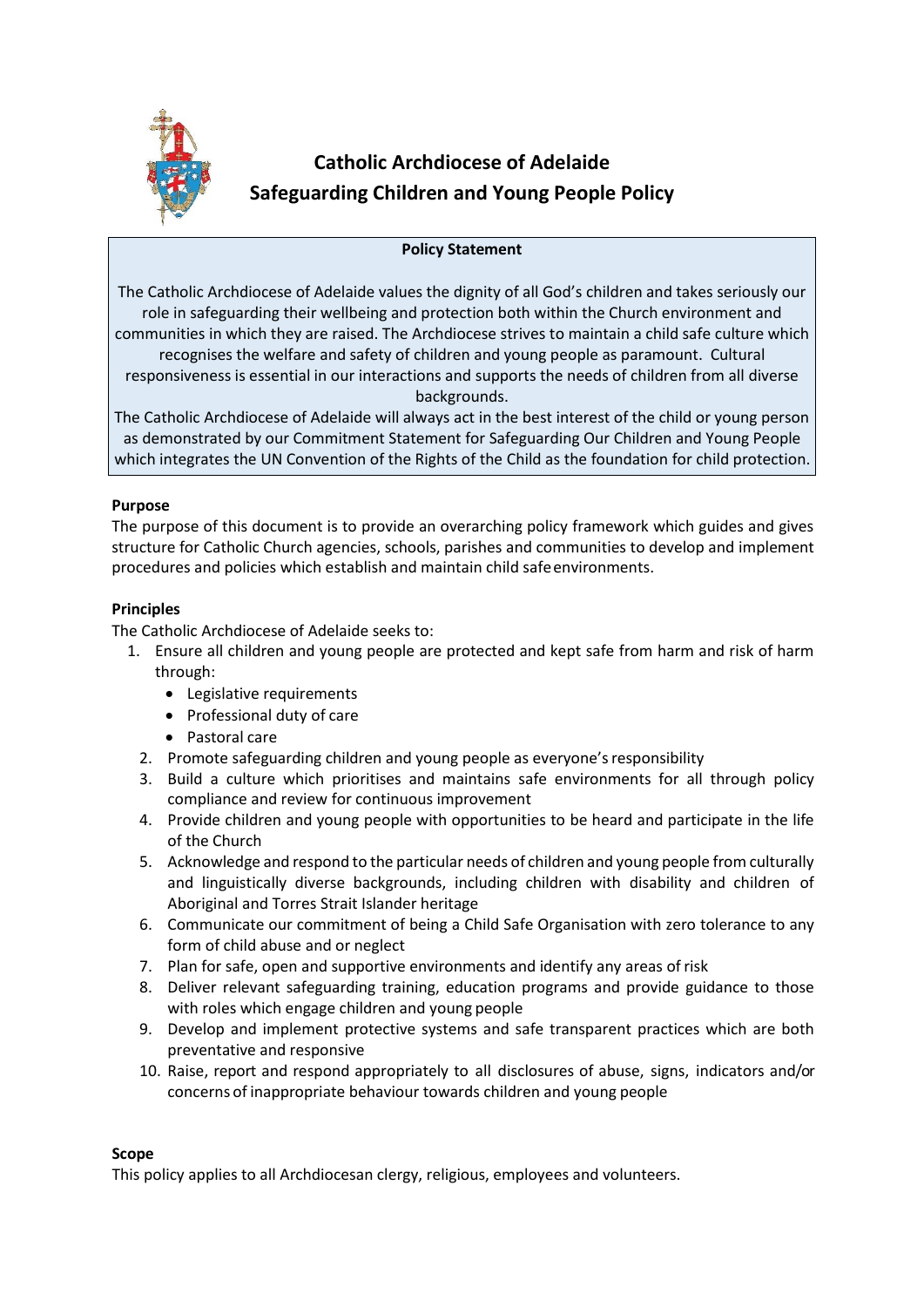## **Responsibilities**

All Catholic Church agencies, schools, parishes and communities are responsible for the implementation and monitoring of procedures and practices which demonstrate a safe environment for all and work collaboratively to ensure effective achievement of a Child Safe Organisation.

All Archdiocesan clergy, religious, employees and volunteers are responsible for:

- Helping to ensure the safety and wellbeing of all children and promoting respectful relationships to support the dignity of each child
- Holding a current Department of Human Services child related clearance or Working With Children Check approved by the Screening and Verification Authority
- Participating in mandatory notification training and relevant education which assists to safeguard children and young people
- Reporting and responding in culturally appropriate ways to children and young people who disclose or show signs that they are experiencing harm
- Adhering to codes of conducts and Best Practice Guidelines which establish standards of behaviour and practices, including the principles of this policy

# **General Definitions<sup>1</sup>** *in accordance with the Children and Young People (Safety) Act 2017:*

## *Anyone under the age of 18 is classified as a 'child or young person'.*

**'At Risk'** A child or young person is considered to be at risk if the child or young person has suffered harm, is likely to suffer harm, or is likely to be removed from the State for the purpose of an unlawful medical procedure, to be married or take part in an illegal activity. A child or young person will be taken at risk if their parent or guardian are unable or unwilling to care for them, or if the child or young person is persistently absent from school without explanation, homeless or at no fixed address.

**Harm** Physical harm or psychological harm, whether caused by an act or omission, includes such harm caused by sexual, physical, mental or emotional abuse or neglect.

## *Following are types of abuse-related trauma:*

**Sexual Abuse** Any sexual activity or behaviour that is imposed on a child or young person by someone else. Sexual abuse occurs when someone in a position of power uses that power to involve the child or young person in sexual activity.

**Grooming** When a person tries to form a bond or a friendship with a child, to gain their trust and create opportunities to start, maintain and hide their sexual abuse of the victim.

**Physical Abuse** The child has suffered or is at significant risk of suffering serious physical trauma or inflicted injury due to the actions of their caregiver. An injury is considered 'inflicted' if it was alleged to be caused wilfully or as a result of punishment.

**Psychological/Emotional Harm** The child's social, emotional, or cognitive development is impaired or seriously at risk as a direct result of persistent caregiver behaviour or attitude towards the child, whereby the child's self-esteem and social competence are undermined or eroded over time**.** This includes the witnessing of domestic and family violence, hearing it or being exposed to the consequences of emotions post violence.

**Neglect** Characterised by serious, ongoing failure to provide for a child's basic needs, to the extent that the child's development, safety and well-being are at risk.